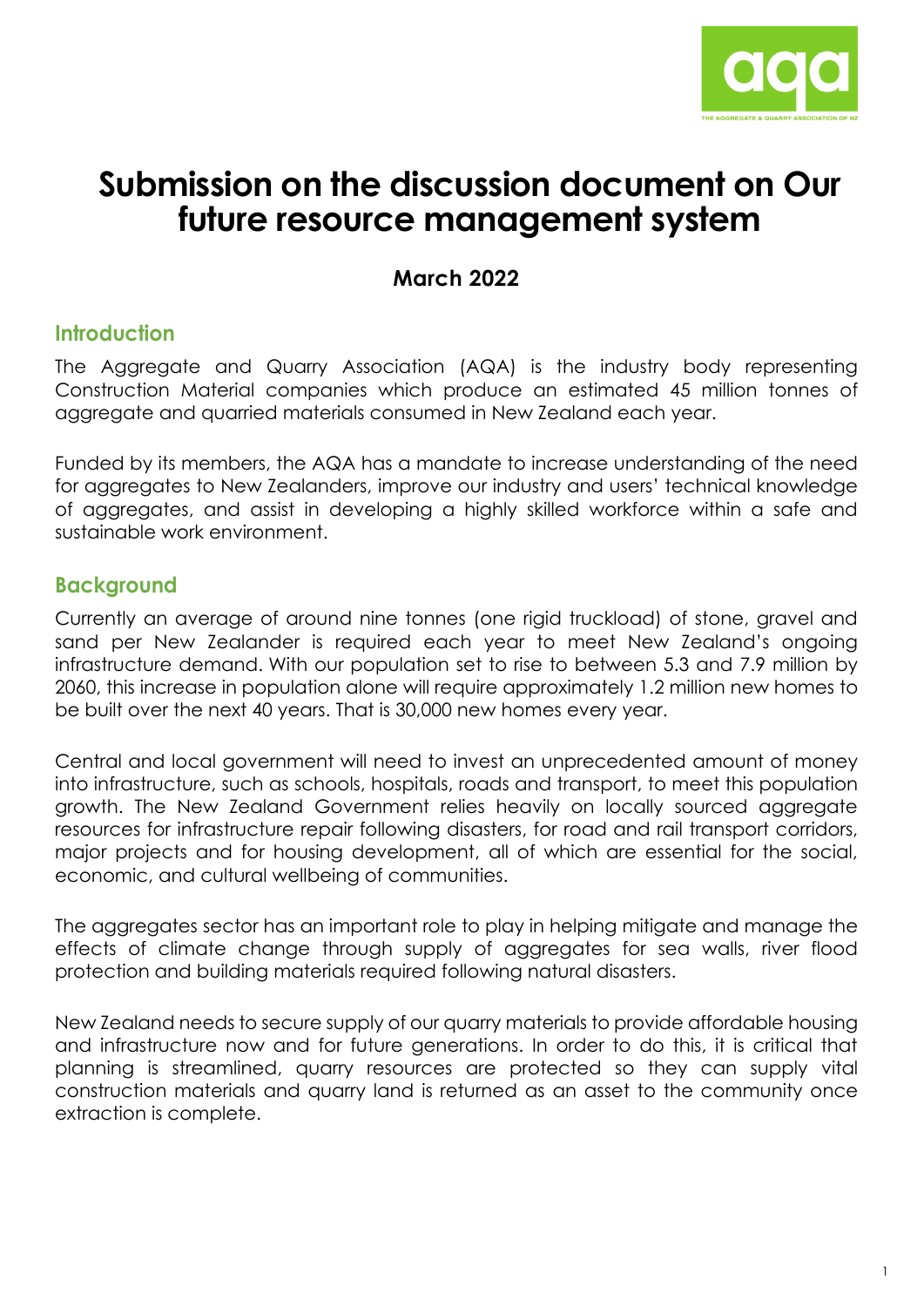

## **General comments**

Adequate provision must be made in planning documents to recognise existing and potential aggregate and sand deposits and provide for their extraction. Quarry materials are not universally available and can only be sourced from where they are located (locationally constrained). Without planning and a resource management system that provides for adequate access to resources at workable locations, there is the real risk of losing access to such proximate resources.

Construction materials are generally defined as everything used to build roads, bridges, houses and commercial structures, apart from timber and metals. They include aggregates, sand, limestone, cement, concrete, plasterboard, bricks, roof tiles and asphalt.

The historical failure to recognise the importance of, and provide for, construction materials at a national level, together with capacity and capability constraints within local government to understand the importance of these materials has resulted in sub optimal outcomes.

National direction has an important role in ensuring consistent implementation of the Resource Management System across jurisdictions. It is important however that such direction allows flexibility for regional variations in community expectations, environment, and development needs. Greater direction through the National Planning Framework (NPF) will increase clarity and certainty, and reduce compliance activity, including the number of hearings required.

We consider it imperative that local authorities are directed to protect key resource areas and enable their development in order to both protect existing quarries from encroachment of non-compatible land uses such as housing, reduce reverse sensitivity potential, and to enable the expansion of these resources and development of new greenfield resources.

We make the following submission in relation to the discussion document on [Our future](https://environment.govt.nz/assets/publications/Our-future-resource-management-system-materials-for-discussion.pdf)  [resource management system.](https://environment.govt.nz/assets/publications/Our-future-resource-management-system-materials-for-discussion.pdf)

## **National Planning Framework (NPF)**

We support an outcomes-focused system, and through the NPF central government direction that sets priorities for the integrated management of the environment and development to address conflicts across competing outcomes. It is imperative that construction materials, particularly aggregates, be expressly included in topics that the National Planning Framework must consider.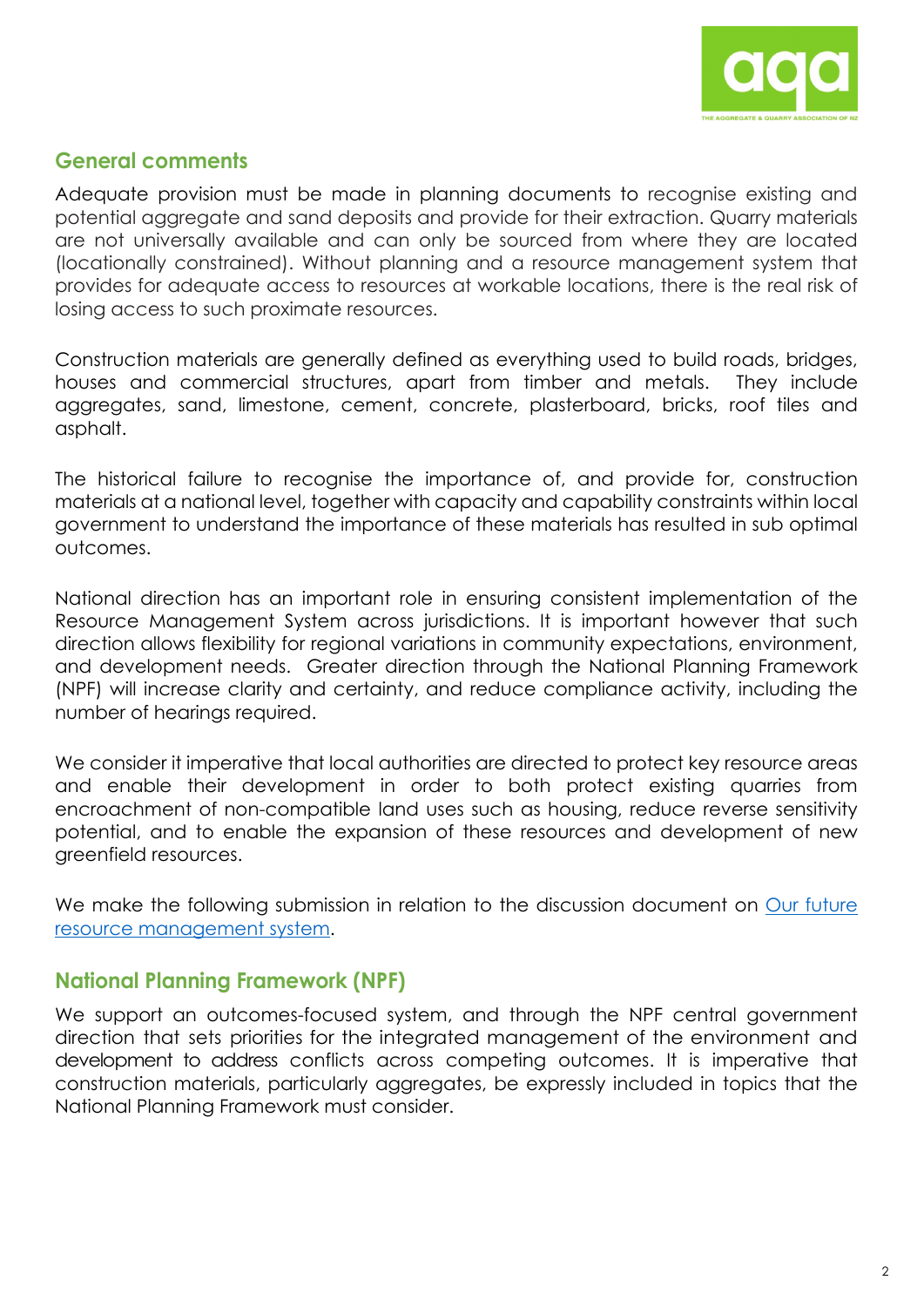

#### **What role does the NPF need to play to resolve conflicts that currently play out through consenting?**

Accessing construction materials (such as aggregates) has the potential to generate conflict such as amenity-related concerns. Reconciliation of such conflicts is principally left to the consenting process at present. The NPF should provide national direction as to whether, and how, high-quality aggregate resources should be protected from being sterilised through other development. For housing and infrastructure supply ambitions to be realised, it is imperative that the supply of construction materials be expressly included in Clause 13 of the NBA.

It is important that the NPF is established with effective and proportionate public consultation that allows reasonable time and opportunity for input from all parties including the aggregate sector.

# **Regional Spatial Strategies (RSS)**

#### **To what degree should regional spatial strategies (RSSs) and implementation agreements drive resource management change and commit partners to deliver investment?**

Regional Spatial Strategies will be critical in bringing stakeholders together to advance more detailed project planning for certain infrastructure or environmental remediation projects. Too often projects are planned and commenced without consideration of where essential materials are going to be sourced, resulting in significant impact on cost and timelines of delivery.

#### **How can appropriate local issues be included in RSSs?**

The scope of the RSSs needs to be expanded as follows:

- *Support development capacity and infrastructure provision, including by identifying indicative future infrastructure corridors, and availability of locally sourced construction materials, or areas to improve housing supply, affordability and choice.*

Without appropriate recognition of the importance of construction materials including aggregates, developing resources will continue to be difficult, time consuming and expensive and the resource management system will fail to deliver on its intended objectives.

# **Consenting**

#### **Will the proposed future system be more certain and efficient for plan users?**

The outcomes-based approach proposed should be more certain and efficient while protecting resources (e.g. biodiversity), enabling activities (e.g. housing and infrastructure), and responding directly to the needs of communities.